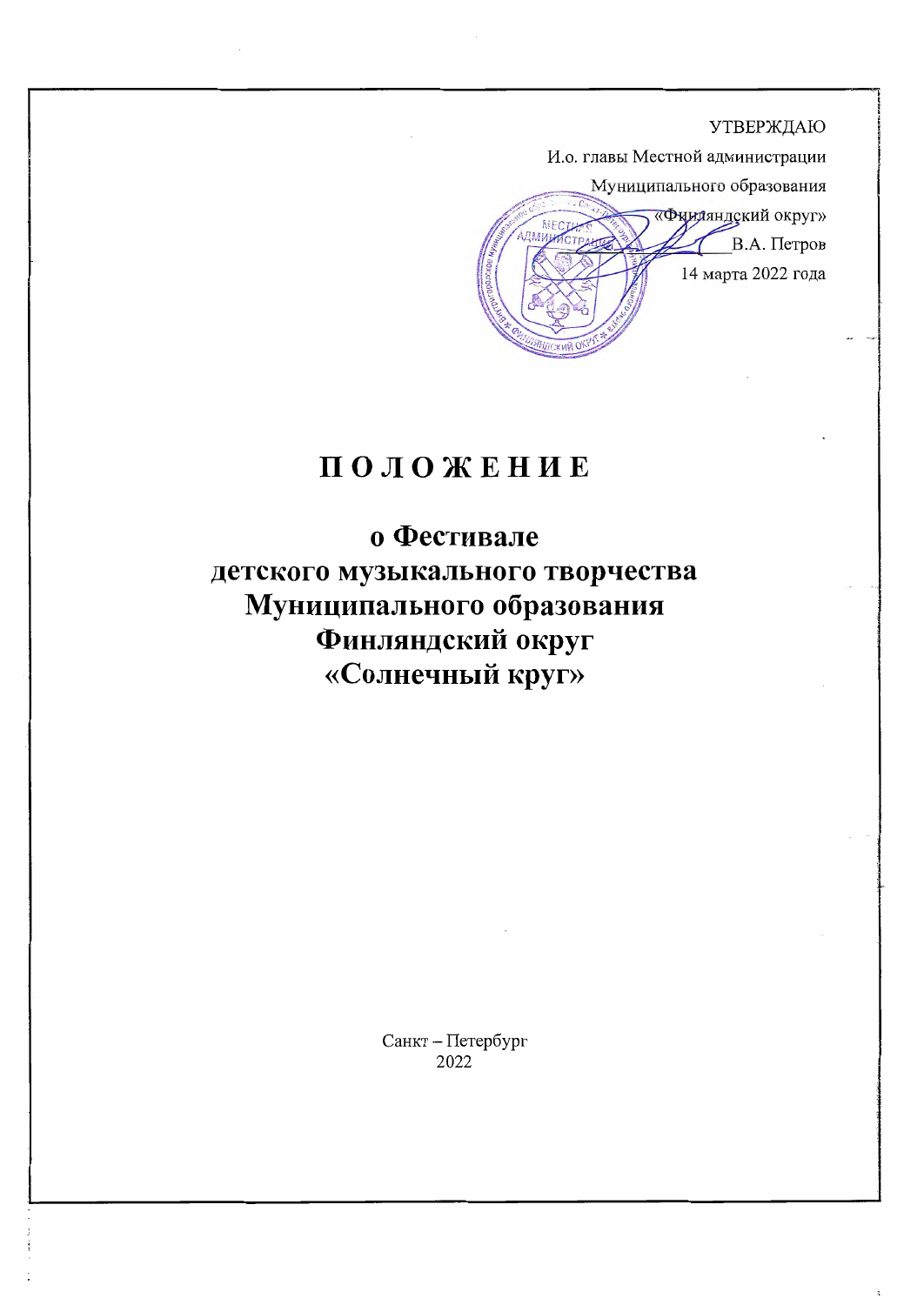#### 1. Общие положения

1.1 Настоящее положение определяет порядок организации и проведения районного Фестиваля детского музыкального творчества дошкольных учреждений МО Финляндский округ «Солнечный круг».

1.2 Фестиваль проходит ежегодно.

1.3 Фестиваль организуется и проводится группой заинтересованных педагогов детских садов, расположенных на территории МО Финляндский округ, которые являются организаторами, совместно с представителями МО Финляндский округ.

1.4 Заинтересованные педагоги работают на безвозмездной основе, на организационном совещании распределяют мероприятия по организации Фестиваля, которые являются подготовительными и организационными.

## 2. Цель и задачи Фестиваля

2.1 Создание для детей обстановки творческого общения.

2.2 Выявление новых талантов.

2.3 Распространение положительного педагогического опыта музыкальных руководителей детских садов, расположенных на территории МО Финляндский округ на уровне района.

2.4 Создание условий для организации обмена опытом музыкальных руководителей.

2.5 Стимулирование деятельности педагогов и музыкальных руководителей по улучшению качества работы с детьми.

#### 3. Состав и порядок организации Фестиваля

3.1 Состав и участники Фестиваля:

3.1.1 Детские коллективы, расположенные на территории МО Финляндский округ в составе не более 12 человек от каждого штатного музыкального руководителя детского сада, расположенного на территории МО Финляндский округ.

3.1.2 Педагоги, представляющие детские коллективы: музыкальные руководители, педагоги групп, участвующие в подготовке детей своих групп совместно с музыкальными руководителями к Фестивалю.

3.1.3 Возраст детей, участвующих в Фестивале от 5-7 лет.

3.2 Порядок организации Фестиваля:

3.2.1 Название Фестиваля, номинации определены настоящим положением.

3.2.2 Тема и содержание Фестиваля могут определяется в соответствии со знаменательными датами Калининского района, Санкт - Петербурга, России, но, может быть, и не связана с ними.

3.2.3 В соответствие с определённой темой Фестиваля, детские сады выбирают номинацию: «В ритме танца», «Наша песня».

3.2.4 Для участия в Фестивале детский сад заполняет заявку по установленной форме, и высылает её ответственному за формирование сводной заявки в установленный на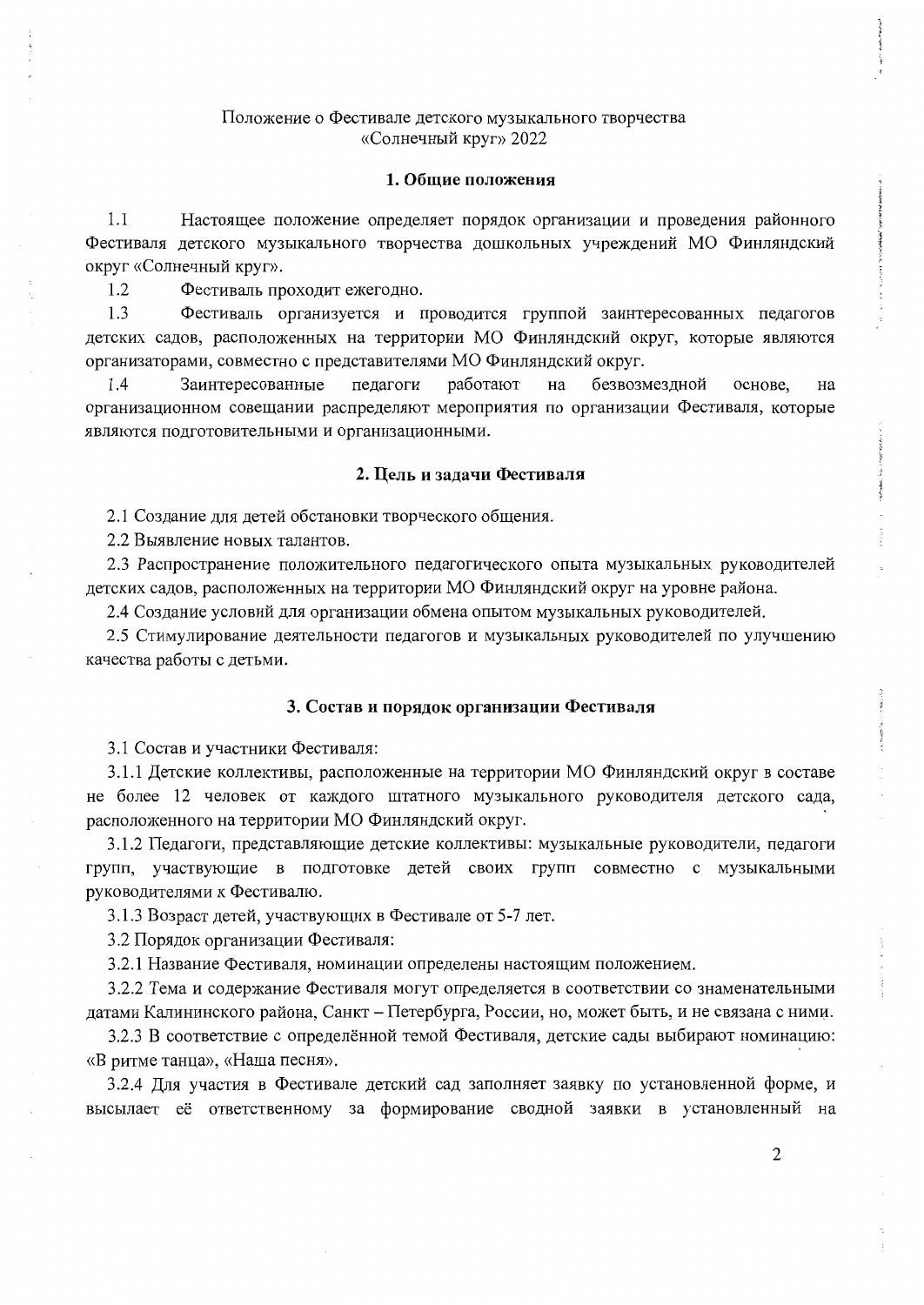организационном совещании срок. Заявки, присланные позднее, к рассмотрению не принимаются.

3.2.5 Фестиваль проводится в один тур в апреле 2022 года.

#### 4. Порядок проведения Фестиваля

4.1 Подготовку, организацию и проведение Фестиваля осуществляет педагоги детских садов, расположенных на территории МО Финляндский округ.

4.2 Фестиваль проводится с 18 по 22 апреля 2022 года в дистанционном формате.

4.3 До 18 апреля 2022 детские сады, ответственные за формирование блока музыкальных номеров, выкладывают на сайте своих детских садов, иных ресурсах номера, указанные в заявке.

4.4 С 18 по 22 апреля 2022 года жюри просматривает номера и определяет победителей.

4.5 Функции организаторов Фестиваля:

- ежегодно утверждают Положение о проведении Фестиваля;

- комплектуют сводную заявку на основании индивидуальных заявок от участвующих детских садов на участие в Фестивале;

- определяют (по необходимости) тематику Фестиваля и номинации;

- определяют и организуют место проведения Фестиваля;

- разрабатывают критерии оценки музыкальных номеров детских коллективов;

- организуют информационную поддержку участников Фестиваля;

- подбирают кандидатов в жюри Фестиваля;

- готовят документы для жюри, программы Фестиваля для всех участников;

- принимают решение о награждении за организацию Фестиваля педагогов, занимающихся организацией и проведением Фестиваля.

## 5. Права участников и победителей Фестиваля

5.1 Детские коллективы всех детских садов, расположенных на территории МО Финляндский округ имеют право ежегодно принимать участие в Фестивале.

5.2 Участники Фестиваля готовят по одному номеру в одной номинации от каждого музыкального руководителя, работающего в детском саду.

5.3 Все детские сады имеют право ознакомиться с Положением о проведении музыкального Фестиваля детского творчества, которое, после утверждения, рассылается по электронной почте детскому саду, участвующему в Фестивале.

Все детские сады, музыкальные руководители, иные участники Фестиваля вправе 5.4 знакомиться с критериями оценки детских номеров Фестиваля до его начала (Приложение 1).

Участники Фестиваля имеют право вносить предложения по совершенствованию 5.5 организации и проведения Фестиваля.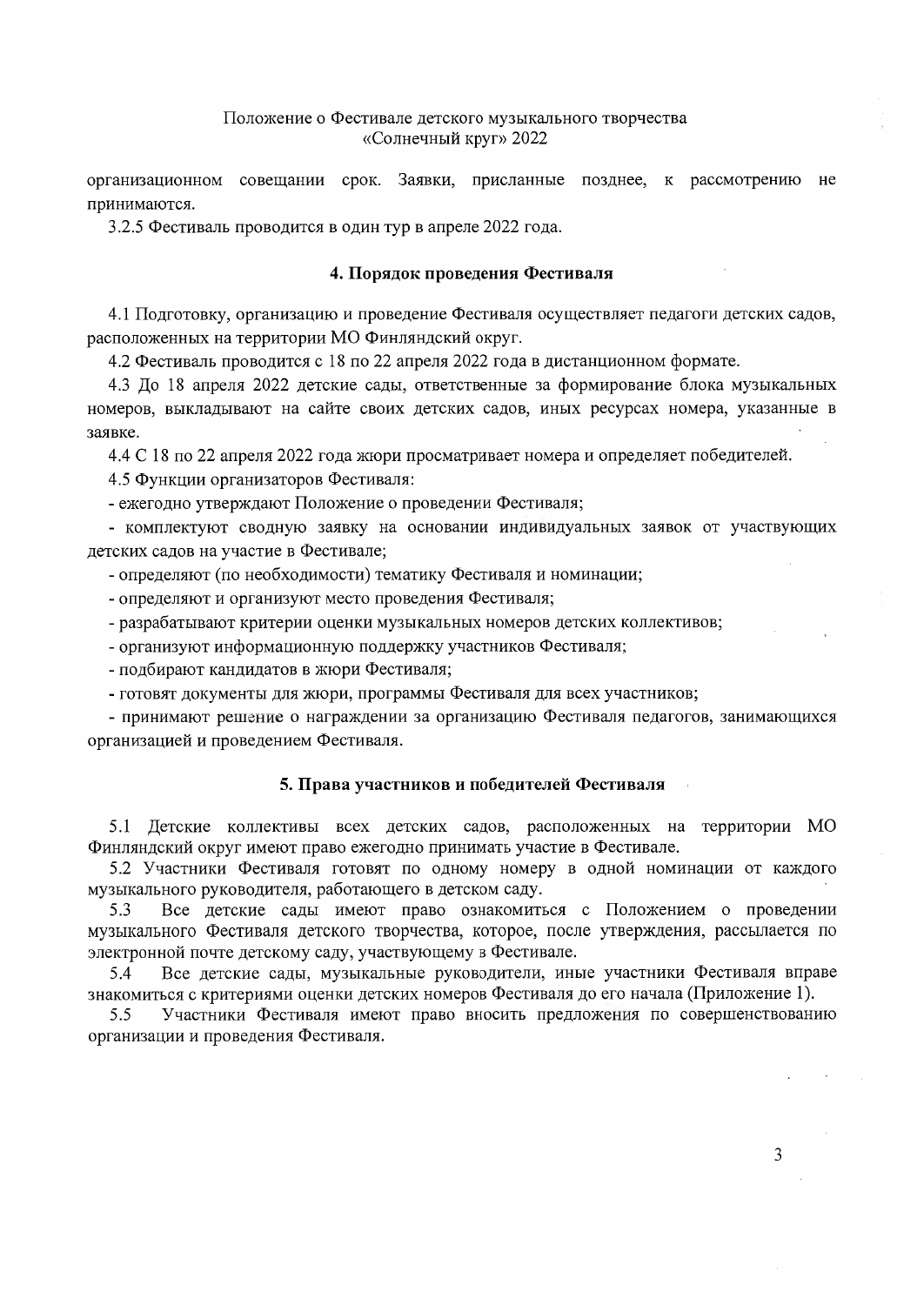## 6. Состав и функции жюри Фестиваля

6.1. Состав жюри назначается (приглашается) организаторами Фестиваля и работает на безвозмездной основе.

6.2. В состав жюри входит от 3 до 5 человек: заведующие, старшие воспитатели, музыкальные руководители, представители МО Финляндский округ, профсоюзной организации Калининского района иные компетентные кандидатуры.

6.3. Решение о распределении 1, 2, 3 места по каждой номинации принимается жюри коллегиально, но не позднее 5 рабочих дней после проведения Фестиваля.

6.4. По итогам решения жюри подписывается итоговый протокол, а по его решению выписываются наградные документы.

6.5. В течение 2-3 рабочих дней, после принятия решения жюри, организаторы рассылают скан протокола по детским садам.

# 7. Награждение и подведение итогов Фестиваля

7.1. Победители определяются по оценке жюри Фестиваля.

7.2. Коллективы детских садов, принявшие достойное участие в Фестивале, являются Лауреатами,

7.3. Коллективы детских садов, занявшие 1, 2, 3 место по одной из номинаций Фестиваля, считаются победителями.

7.4. Организаторы Фестиваля, ведущие, члены жюри - награждаются именными грамотами.

7.5. Детские коллективы награждаются подарками, предоставленными МО Финляндский круг.